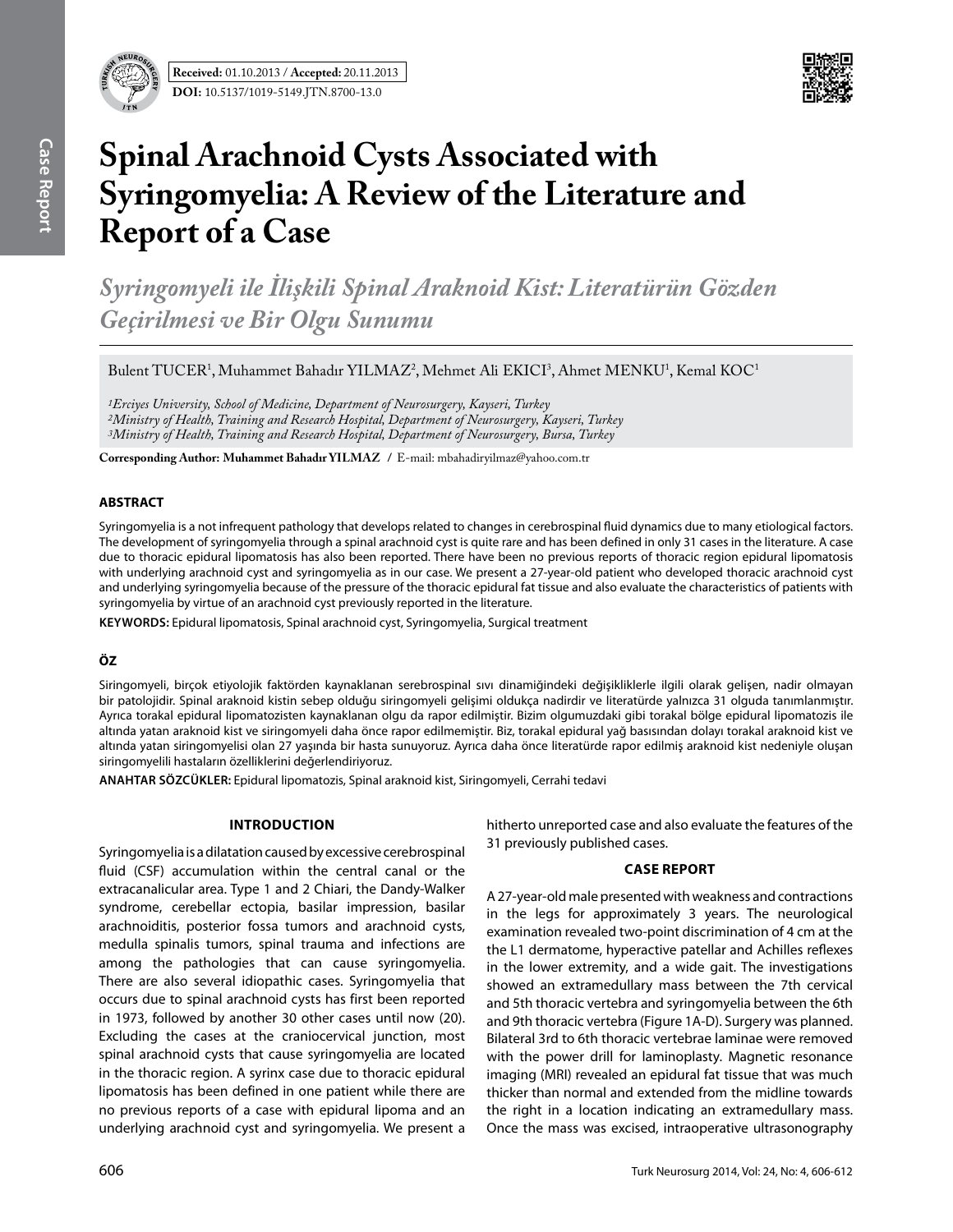(USG) showed the localization of the lesion within the dura (Figure 1A-D). The lesion was seen to be an arachnoid cyst when the dura was opened (Figure 1A-D). The posterior wall of the cyst was excised. There was marked compression of the spinal cord under the cyst (Figure 2A, B). In the postoperative early period, there was significant improvement in the patient's gait and the contractions in the legs decreased. The postoperative 2-month radiological follow-up showed partial recovery of the syringomyelia (Figure 3A-D). The patient is being followed-up from the neurological and radiological aspects.



**Figure 1: A, B)** T1-weighted sagittal MRI images show a hypointense lesion with extramedullary location between the 7th cervical vertebra and 5th thoracic vertebra, and syringomyelia together with hyperintense fat tissue that is much thicker than normal between the 6th and 9th thoracic vertebrae. **C, D)** Axial T1- and T2-weighted images show an appearance consistent with fat tissue (arrow) of abnormal thickness in the spinal cord posterior and right posterolateral areas together with arachnoid cyst and syringomyelia.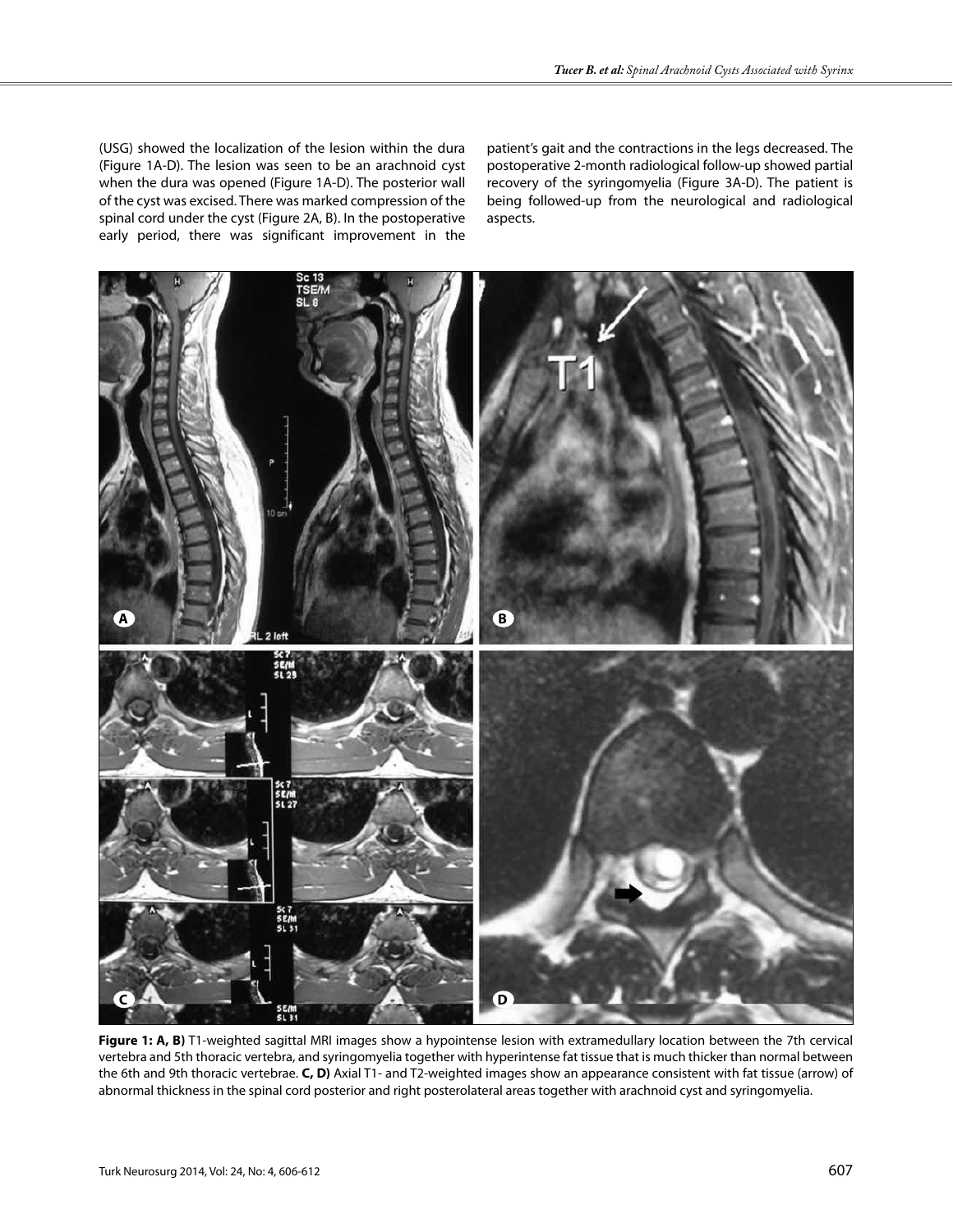

## **Figure 2: A)** Intraoperative USG shows an appearance consistent with an arachnoid cyst compressing the cord (asterisk). **B)** The arachnoid cyst is seen below after the dura is opened at the midline (asterisk).



**Figure 3: A,B)** Sagittal T1-T2 and **C,D)** axial T1- T2 weighted MRI images show partial recovery of the syringomyelia and successful resection of the cyst at postoperative.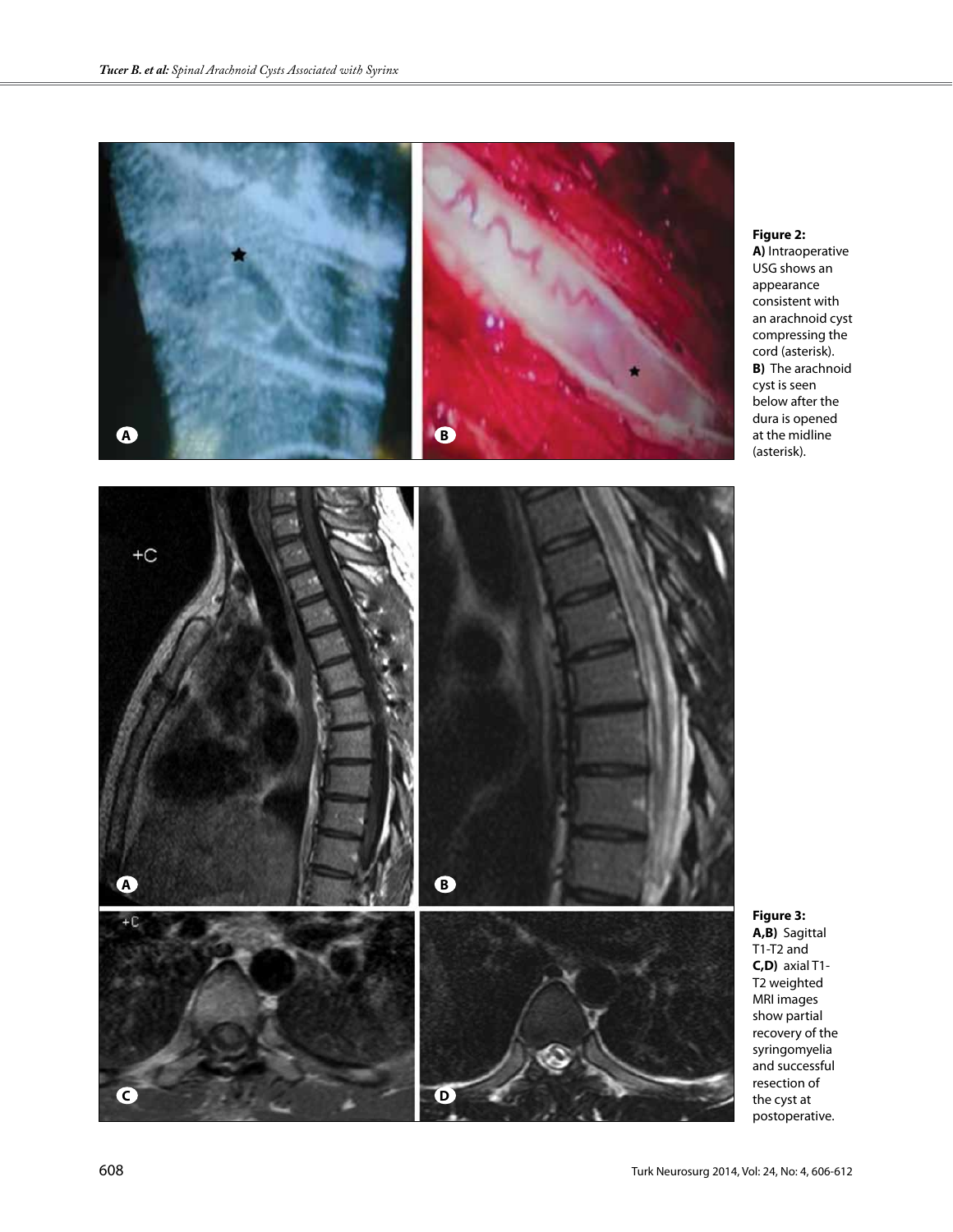### **Dıscussıon**

Causes of syringomyelia include craniocervical junction pathologies (Type 1 and 2 Chiari malformation, basilar impression), posterior fossa tumors and cysts, the Dandy-Walker syndrome, cerebellar ectopia, basilar arachnoiditis, infections, spinal trauma, spinal tumors and idiopathic cases (9, 13, 31). Syringomyelia caused by posterior fossa or craniosacral junction tumor and arachnoidal cysts has been reported in many articles. Syringomyelia due to a spinal arachnoid cyst is quite rare and there is no information regarding its incidence. A total of 31 cases have been reported so far (1, 4, 7-9, 13, 18, 20, 24, 26, 31, 32, 34, 35). An arachnoid cyst of thoracic localization is reported most commonly but other localizations are also present.

Syringomyelia may also cause sensory and motor deficit, first motor neuron findings, urinary and fecal incontinence, painless arthropathy, and pain in the neck, back, and occipital region. Spinal arachnoidal cysts are usually asymptomatic but are now being found more frequently thanks to radiological developments. They may cause pain in the back and chest, sensory and motor disturbances due to spinal cord pressure, radicular symptoms, urinary and fecal incontinence, and first motor neuron findings (23, 31).

There is no theory that fully explains syringomyelia or spinal arachnoid cyst development at present. The common view is that syringomyelia is caused by changes in cerebrospinal fluid dynamics (9, 13). Spinal arachnoid cysts could be a congenital condition but are more probably multifactorial. It is said that the possibly congenital cases are caused by arachnoid herniation with hydrostatic pressure from a dural defect while cases that are not congenital may be due to previous surgery, subarachnoid bleeding, infection or a trauma (8, 9). The septum posticum diverticule theory of Perret et al. (25) can explain posterior arachnoid cysts but not those with an anterior localization. Our case had epidural fat tissue that was much thicker then normal and compressed the dura, at a localization adjacent to the arachnoid cyst. It is possible that this tissue gradually caused a disturbance of the CSF circulation in the subarachnoid region and than contributed to syrinx formation with an expanding arachnoid cyst.

Milhorat et al. (21) have classified syringomyelia into 3 groups according to autopsy findings and clinical and neuropathological features in their study where they evaluated 105 postmortem cases with syringomyelia not due to tumor. They found central canal dilation associated with the 4th ventricle (communicating) in 47, central canal dilation (isolated-non communicating) not associated with the 4th ventricle in 23, and a syrinx that was extracanalicular within the parenchyme in 35 of the 105 patients. Atrophic or neoplastic cavitations may also be seen in addition to these 3 categories (13, 21). The communicating type has a cavity that is partially or totally surrounded by ependyme, with a size that depends on the stenosis duration. The article emphasized that noncommunicating central canal dilation is associated with spinal arachnoiditis, cervical spinal stenosis, basilar impression, and the Chiari type 1 that affect CSF dynamics (13, 21). The extracanalicular type is seen in conditions that cause spinal cord injury such as hemorrhage, infarct and trauma. Samii et al. (28) have reported the presence of a syrinx at the high rate such of 45% in 100 patients with intramedullary tumor. They have postulated that changes in the cerebrospinal and extracellular fluid due to the intramedullary tumor may cause syrinx development (28). Takeuchi et al. (31) have reported that large arachnoid cysts change cerebrospinal and extracellular fluid flow by causing spinal compression and might therefore cause syringomyelia.

Cases of arachnoid cyst and syringomyelia development after tuberculosis meningitis have been reported (9, 17, 33). Huang et al. (9) have also reported syringomyelia due to a small arachnoid cyst located in the posterior fossa in patients with a previous history of tuberculous meningitis. The same article mentions 2 patients with spinal cord compression and syringomyelia due to a foramen magnum lesion. The first patient with a type 1 Chiari malformation had compression of the spinal cord at the foramen magnum by the cerebellar tonsils causing syringomyelia while the second patient showed the same pathology due a posterior fossa lesion pushing the cerebellar tonsils downward (9). Bhatoe et al. (2) have reported 1 patient due to tentorial meningioma, Klekamp et al. (15) 3 patients with a posterior fossa mass, Muzumdar et al. (22) and Wu et al. (36) one patient each with cerebellar pilocytic astrocytoma, El Hassani et al. (5) a patient with medulloblastoma of the cerebellar vermis, and Suyama et al. (29) a patient with a cerebellar dermoid tumor. All these patients suffered from syringomyelia associated with tonsillar herniation secondary to a posterior fossa lesion (9). Tachibana et al. (30), evaluated 164 patients with a posterior fossa lesion and found 24 had tonsil herniations of which 5 developed syringomyelia. Not only tumors but arachnoid cysts of the posterior fossa and Dandy-Walker syndrome can cause the same problem (6, 12, 19, 27).

An arachnoid cyst in the foramen magnum due to direct spinal cord compression instead of arachnoid cysts that show spinal cord compression due to tonsillar herniation is quite rare (9). Jain et al. (10) and Kiran et al. (14) have reported giant posterior fossa arachnoid cysts that have extended to the spinal cord and caused syringomyelia. The 3rd case reported by Huang et al. (9) is a cyst that was small but extended from foramen magnum to the atlas level.

In addition to all these causes of syringomyelia, there have been 31 reported cases due to a pure spinal arachnoid cyst (Table I). The first was by McLean et al. who reported a 33-year-old male patient with sensory deficit in the arms and chest and shoulder pain in 1973 (20). The patient had syringomyelia from the foramen magnum to thoracic 3 and an arachnoid cyst at thoracic 3-4. Arachnoid cyst excision and syringomyelia fenestration lead to neurological improvement in the patient. The largest series are the 8 cases reported by Holly et al. (8), and the 5 cases reported by Andrews et al. (1). The data of the cases presented in Table I shows that the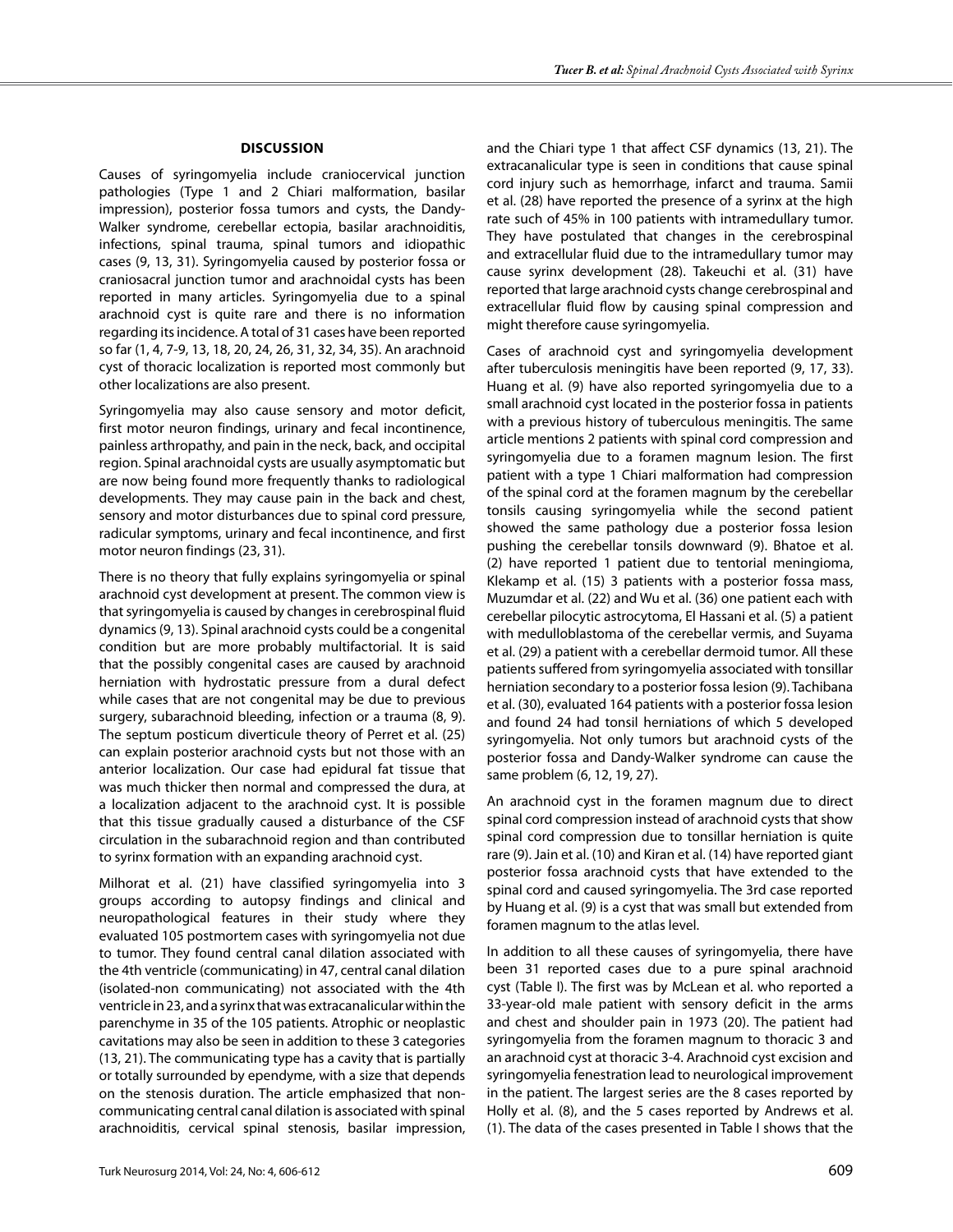|                                         |                                                                 |                                                                                 | <b>Lesion Level</b>                                         |                                      |                                                                        | <b>Treatment</b>                                      |                          |                                                                                                                   |                                                                     |
|-----------------------------------------|-----------------------------------------------------------------|---------------------------------------------------------------------------------|-------------------------------------------------------------|--------------------------------------|------------------------------------------------------------------------|-------------------------------------------------------|--------------------------|-------------------------------------------------------------------------------------------------------------------|---------------------------------------------------------------------|
| Author/Year                             | Age,<br>sex                                                     | <b>Main Symptoms</b>                                                            | Arachnoid<br>cyst                                           | Syrinx                               | Cyst excision/<br>fenestration                                         | Shunt                                                 | Other                    | Radiological improve-<br>ment                                                                                     | <b>improvement</b><br><b>Neurological</b>                           |
| McLean <sup>1</sup> (1973)              | 33, M                                                           | pain, sensory loss<br>Chest/ shoulder                                           | $T3-4$                                                      | magnum-T3<br>Foramen                 | $^{+}$                                                                 | $\blacksquare$                                        | Syrinx fen-<br>estration | $\sim$                                                                                                            | $^{+}$                                                              |
| Haney <sup>7</sup> (1985)               | 33, M                                                           | Spastic gait, pain                                                              | $\overline{\phantom{0}}$                                    | $T7 - 8$                             | $\mathrm{+}$                                                           |                                                       | $\blacksquare$           | $\overline{\phantom{a}}$                                                                                          | (decrease in<br>pain)                                               |
| Clifton <sup>6</sup> (1987)             | 53, M                                                           | Ataxic/spastic gait,<br>sensory loss                                            | $T3-6$                                                      | $C5-T2$                              | $\mathrm{+}$                                                           | $\mathbf{I}$                                          |                          | $\sim$                                                                                                            | $\overline{+}$                                                      |
| Andrews <sup>5</sup> (1988)             | 62, F; 43, M;<br>36, F; 61, F;<br>57, M                         | 5 Spastic parapa-<br>2 bowel/bladder<br>2 sensory loss<br>incontinence<br>resis | (all patients)<br>Thoracal                                  | 1 Thoraco-<br>4 Thoracal<br>lumbar   | (All patients)<br>$^{+}$                                               | 1 cysto-perito-<br>peritoneal<br>3 syringo-<br>neal,  | $\mathbf{I}$             | following arachnoid<br>ncreased due to a<br>syringomyelia i<br>balance effect<br>In one patient,<br>cyst excision | logical status in<br>Stable neuro-<br>+ (4 patients)<br>one patient |
| Mallucci <sup>9</sup> (1997)            | 57, M                                                           | Hypesthesia                                                                     | <b>Thoracal</b><br>Upper                                    | Thoracal<br>Upper                    | $^{+}$                                                                 |                                                       |                          | $^{+}$                                                                                                            | $^{+}$                                                              |
| Willems <sup>14</sup> (2000)            | 50, F                                                           | Spastic paraparesis                                                             | $\overline{16}$                                             | $F - 9$                              | $^{+}$                                                                 | $\mathbf I$                                           | $\mathbf I$              | $^{+}$                                                                                                            | $^{+}$                                                              |
| Takeuchi <sup>4</sup> (2003)            | 68, M<br>73, F                                                  | Spastic paraparesis<br>Bilateral leg weak-<br>ness                              | $T9 - 11$<br>$T3 - 8$                                       | $T11 - 12$<br>$T8 - 10$              | $\,{}^+$                                                               |                                                       |                          | $\, +$                                                                                                            | $^{+}$                                                              |
| Wang <sup>13</sup> (2003)               | 67, M; 70, M;<br>54, M; 67, M;<br>35, M; 39, M;<br>38, F        | neuropathic pain,<br>myelopathy<br>Bilateral leg<br>numbness,<br>weakness,      | (All patients)<br>3 ventral, 4<br>dorsal cysts)<br>Thoracal | (all patients)<br>Thoracal           | syrinx in 3 pa-<br>(all patients)<br>(collapse of<br>tients)<br>$^{+}$ | subarachnoid<br>shunt in 4 pa-<br>-opuing)<br>tients) | $\mathbf{I}$             | $\overline{+}$                                                                                                    | numbness in<br>one patient)<br>(increased<br>$^{+}$                 |
| Holly <sup>8</sup> (2006)               | 38, M; 42, M;<br>50, M; 54, M;<br>35, M; 36, M;<br>60, M; 81, M | 2 bowel/bladder<br>8 gait difficulty<br>incontinence<br>2 arm pain              | (all patients)<br>Thoracal                                  | 4 Thoracal<br>4 cervico-<br>thoracal | $\mathrm{+}$                                                           |                                                       |                          | $\mathrm{+}$                                                                                                      | $\overline{+}$                                                      |
| Papavlasopoulos <sup>10</sup><br>(2007) | 30, M                                                           | Progressive spastic<br>paraparesis                                              | $T9-11$                                                     | $T10-12$                             | (fenestration)<br>$^{+}$                                               | $\mathbf I$                                           |                          |                                                                                                                   | $\mathbf{I}$                                                        |
| Kim <sup>3</sup> (2009)                 | 62, M                                                           | Gait disturbance                                                                | $C7-73$                                                     | $C6-T1$                              | $\overline{+}$                                                         |                                                       | $\blacksquare$           | $\,^+$                                                                                                            | $^{+}$                                                              |
| Peruzzotti <sup>11</sup> (2010)         | 55, M                                                           | Gait disturbance                                                                | (ventral)<br>$C1 - T11$                                     | $C1-2$                               | (fenestration)<br>$^{+}$                                               | subarachnoid<br>Cysto-<br>shunt                       | $\mathbf{I}$             | $\blacksquare$                                                                                                    | $\mathbf{I}$                                                        |
| Thakar <sup>12</sup> (2011)             | 15, M                                                           | Spastic paraparesis,<br>sensory loss                                            | $52-4$                                                      | Holocord                             | $^{+}$                                                                 | $\mathbf I$                                           | $\mathbf I$              | $^{+}$                                                                                                            | $^{+}$                                                              |
| Presented case<br>(2012)                | 27, M                                                           | tractions in the legs<br>Weakness and con-                                      | $C7-T5$                                                     | $T6-79$                              | $\overline{+}$                                                         |                                                       | $\mathbf I$              | $\overline{+}$                                                                                                    | $^{+}$                                                              |
| ?: No data available.                   |                                                                 |                                                                                 |                                                             |                                      |                                                                        |                                                       |                          |                                                                                                                   |                                                                     |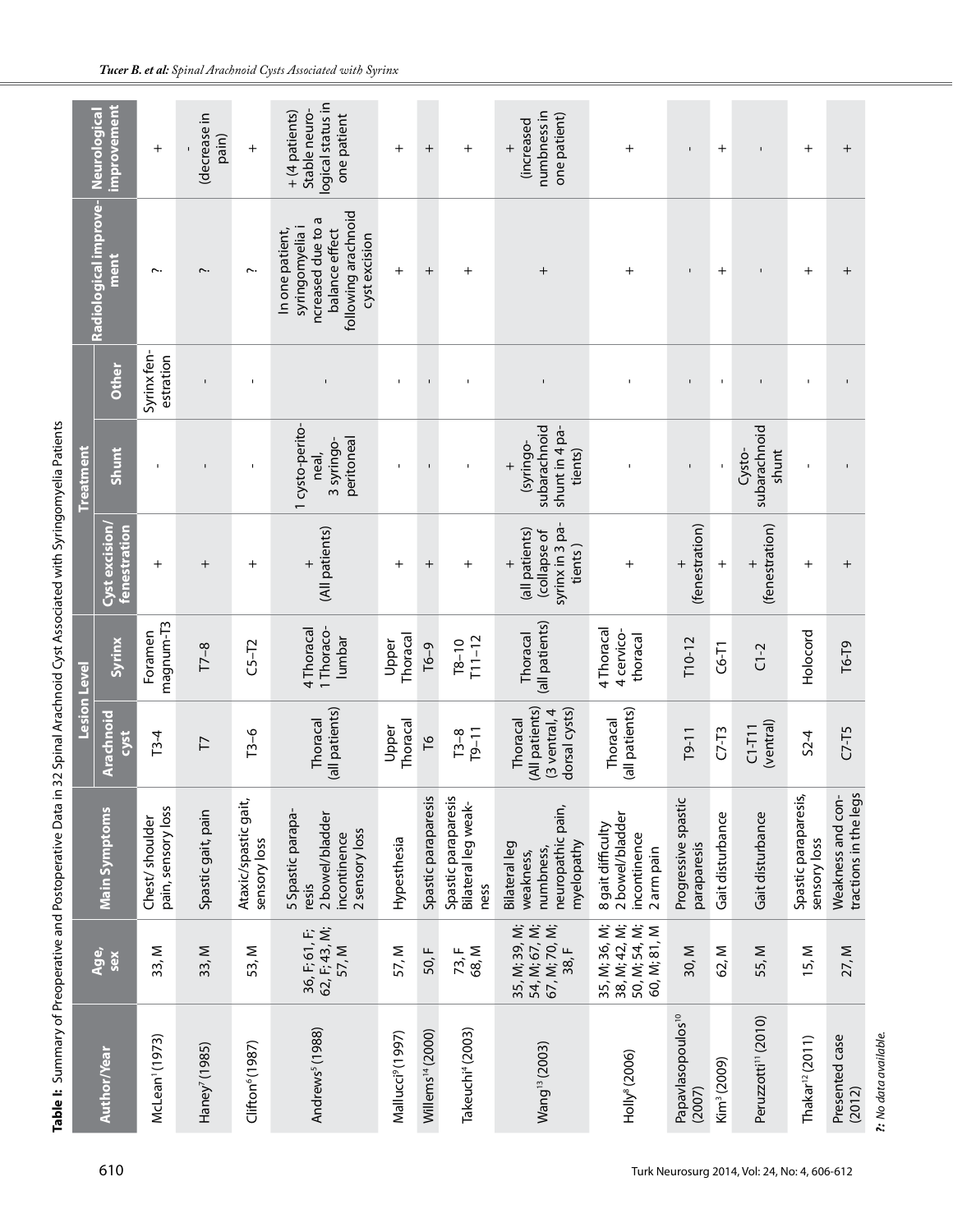mean age of the 32 patients with 25 males (78.1%) and 7 females (21.9%) was 48.3 (15-81) years. The patients usually presented with difficulty walking due to spastic paraparesis of the lower extremity and urinary and fecal incontinence. Most of the symptoms were long term. 4 patients had an anterior (12.5%) and 28 patients a posterior (87.5%) arachnoid cyst. Wang et al. reported that ventral arachnoid cysts generally cause weakness and artery compression while those with a dorsal location more frequently lead to neuropathic pain and numbness (34). The arachnoid cyst was located in the thoracic region (84.4%) in 27 patients, cervicothoracic region in 3 patients (9.4%), thoracolumbar region in 1 patient (3.1%), and the sacral region in 1 patient (3.1%). We see that lower extremity weakness and problems with walking are more common, consistent with the thoracic region predominance of the lesions. The syringomyelia was at a higher level than the arachnoid cyst in 9 patients and at the same or a lower level in the other patients. Arachnoid cyst excision or fenestration for treatment had a high degree of effectiveness. All patients underwent arachnoid cyst wall excision or fenestration but 1 patient required syringomyelia fenestration, and 3 patients syringoperitoneal shunt, 1 cystoperitoneal shunt, 1 cystosubarachnoid shunt and 4 syringosubarachnoid shunt placement. The success rate increased markedly with these additional treatments. There are no MR results for the 3 cases before 1987 but radiological improvement was obtained in 26 of the 29 other patients (89.7%). A meaningful neurological recovery was seen in 28 of 32 patients (87.5%). We achieved early postoperative neurological and radiological improvement in our presented case with basic cyst wall excision. The patient was followedup from the radiological and neurological aspects. When we look at cases where radiological and neurological success was not achieved, one had an anterior giant arachnoid cyst and the other had significant leptomeningeal calcification that prevented adequate decompression. Andrews et al. presented a patient where syringomyelia increased due to a balance effect following arachnoid cyst excision, and a syringoperitoneal shunt placement was required (1).

The only spinal epidural lipomatosis case related to a syrinx in the literature has been reported by Citow et al. in 2000 (3). The 54-year-old male patient complained of progressive lower extremity weakness for the last 15 years together with urinary and fecal incontinence, and thoracic MR showed epidural lipomatosis at thoracic 1-10 and syringomyelia at thoracic 1-3 (3). The patient was not obese and there was no history of steroid usage. The lipoma was excised after laminectomy and the patient showed both clinical and radiological recovery. Our case had syringomyelia and epidural fat mass together with an arachnoid cyst at the same localization. There were none of the conditions that cause steroid levels to increase and therefore lead to spinal epidural lipomatosis such as morbid obesity, Cushing's disease or external steroid intake. We believe that the epidural fat mass that was much thicker than normal in our case caused compression and disturbed CSF flow in the arachnoid space, leading to arachnoid cyst development by trapping the fluid that later enlarged and caused syringomyelia. Our case with concurrence of syringomyelia, arachnoid cyst and spinal epidural lipoma is the first to be reported in the literature.

#### **Conclusıon**

In conclusion, the number of spinal arachnoid cysts detected and syringomyelial cases presented has increased with developments in MRI. An increase in the number of cases in the future will lead to better evaluation of the percentage of arachnoid cysts as a cause of syringomyelia and also of the rates of radiological and neurological recovery with different treatment options. In light of the presented cases, it is obvious that even single wall excision can lead to satisfactory results in syringomyelia due to spinal arachnoid cysts. Adequate spinal cord decompression and arachnoid cyst excision can lead to recovery to a large extent and obviate the need for syrinxrelated treatment (9, 26, 36). The use of a cystoperitoneal or cystoatrial shunt, syringomyelia fenestration or shunt placement can increase the success rate when an adequate result has not been obtained otherwise (9, 11, 16, 31).

#### **References**

- 1. Andrews BT: Intradural arachnoid cysts of the spinal cord associated with intramedullary cysts. J Neurosurg 68: 544–549, 1988
- 2. Bhatoe HS: Tonsillar herniation and syringomyelia secondary to a posterior fossa tumour. Br J Neurosurg 18: 70–71, 2004
- 3. Citow JS, Kranzler: Thoracic epidural lipomatosis with associated syrinx: Case report. Surg Neurol 53(6):589–591, 2000
- 4. Clifton AG : Idiopathic spinal arachnoid cyst and syringomyelia: Case report. Br J Radiol 60: 1023–1025, 1987
- 5. El Hassani Y, Burkhardt K, Delavellle J, Vargas MI, Boex C, Rilliet B: Symptomatic syringomyelia occurring as a late complication of posterior fossa medulloblastoma removal in infancy in a boy also suffering from scaphocephaly. Childs Nerv Syst 25: 1633–1637, 2009
- 6. Galarza M, López-Guerrero AL, Martínez-Lage JF: Posterior fossa arachnoid cysts and cerebellar tonsillar descent: Short review. Neurosurg Rev 33: 305–314, 2010
- 7. Haney A: Association of post traumatic spinal arachnoid cyst and syringomyelia. J Comput Tomogr 9: 137–140, 1985
- 8. Holly LT, Batzdorf U : Syringomyelia associated with intradural arachnoid cysts. J Neurosurg Spine 5(2): 111–116, 2006
- 9. Huang H, Li Y, Xu K, Li Y, Qu L, Yu J: Foramen magnum arachnoid cyst induces compression of the spinal cord and syringomyelia: Case report and literature review. Int J Med Sci 8(4): 345–350, 2011
- 10. Jain R, Sawlani V, Phadke R, Kumar R: Retrocerebellar arachnoid cyst with syringomyelia: A case report. Neurol India 48: 81–83, 2000
- 11. Jensen F: Recurrent intraspinal arachnoid cyst treated with a shunt procedure. Acta Neurochir 39:127–129, 1977
- 12. Kasliwal MK, Suri A, Sharma BS: Dandy Walker malformation associated with syringomyelia. Clin Neurol Neurosurg 110(3): 317–319, 2008